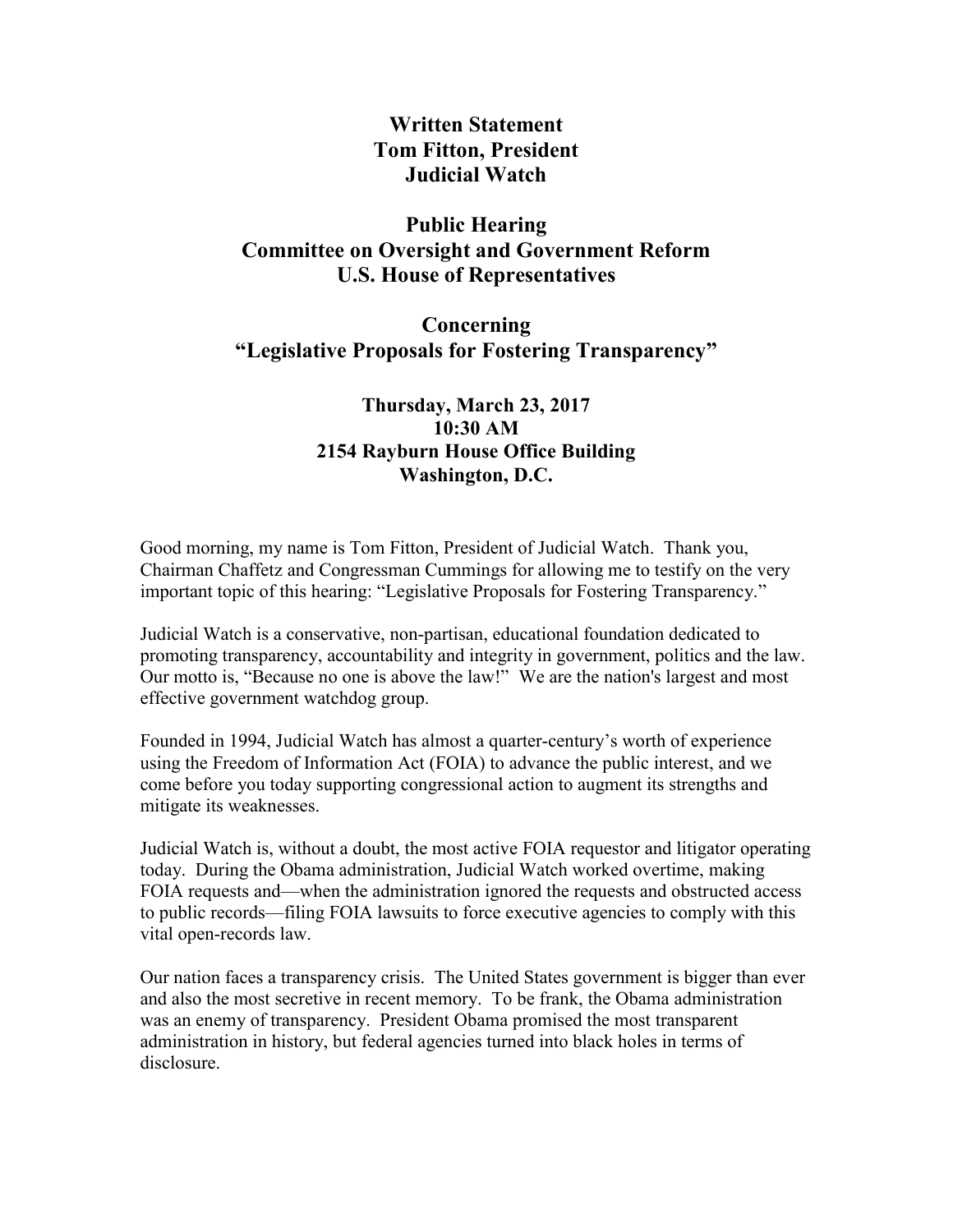The Obama administration's casual law breaking, especially its "defend everything" approach to the Clinton email scandal, is President Obama's real legacy on transparency.

Judicial Watch filed nearly 3,000 FOIA requests with the Obama administration. And, our staff attorneys were forced to file nearly 200 FOIA lawsuits in federal court against that administration. Most of these lawsuits were filed just to get a "yes or no" answer from the administration.

There is a way forward out of the D.C. transparency and corruption crisis but it requires action on the part of a committed Congress to pave the way for outside watchdogs like Judicial Watch and activist citizens to investigate and expose corruption and malfeasance within the government. Judicial Watch shows that even in a hostile political environment, one citizen group, using the Freedom of Information Act and independent oversight can help the American people bring their government back down to earth and under control. How much more effective we would be if only Congress were to enact further transparency reform.

Despite the culture of secrecy of the modern administrative state, Judicial Watch has frequently succeeded in prying loose documents that had been denied even to Congress. For example, right after the Benghazi terrorist attack occurred, Judicial Watch uncovered a newly declassified email showing then-White House Deputy Strategic Communications Adviser Ben Rhodes and other Obama administration public relations officials—not "intelligence officials"—putting out the lie that the Benghazi attack was "rooted in an Internet video, and not a failure of policy." These documents had been withheld from Congress and half-a-dozen or so congressional committees had been made to look very foolish indeed. As a direct result of this disclosure, then-Speaker Boehner reversed his opposition to convening a Select Committee on Benghazi.

Even with a Select Committee investigation, Judicial Watch became the go-to source on Benghazi facts as we continued through the courts to uncover revelation after revelation about the Benghazi terrorist attack and the Obama administration's efforts to cover up the details.

Revelations such as those we managed to uncover on Benghazi did not come easy; they came about through multiple federal lawsuits and court orders requiring the administration to comply with FOIA. But, our efforts did bear fruit.

Judicial Watch document disclosures over the years have led to questions about criminal violations, obstruction of justice, and perjury by top officials of the last administration. For example, with respect to the Obama IRS scandal, Judicial Watch litigation forced the agency to admit that Lois Lerner emails were supposedly lost. And it was Judicial Watch FOIA litigation that forced the IRS to admit that her emails were not necessarily lost. And, only Judicial Watch uncovered the troubling revelation that the Obama IRS and Justice Department were collaborating on prosecuting the same groups that the IRS had lawlessly suppressed. While Congress seems to have lost interest in the IRS scandal, Judicial Watch continues to do the job of oversight and investigation, and we remain the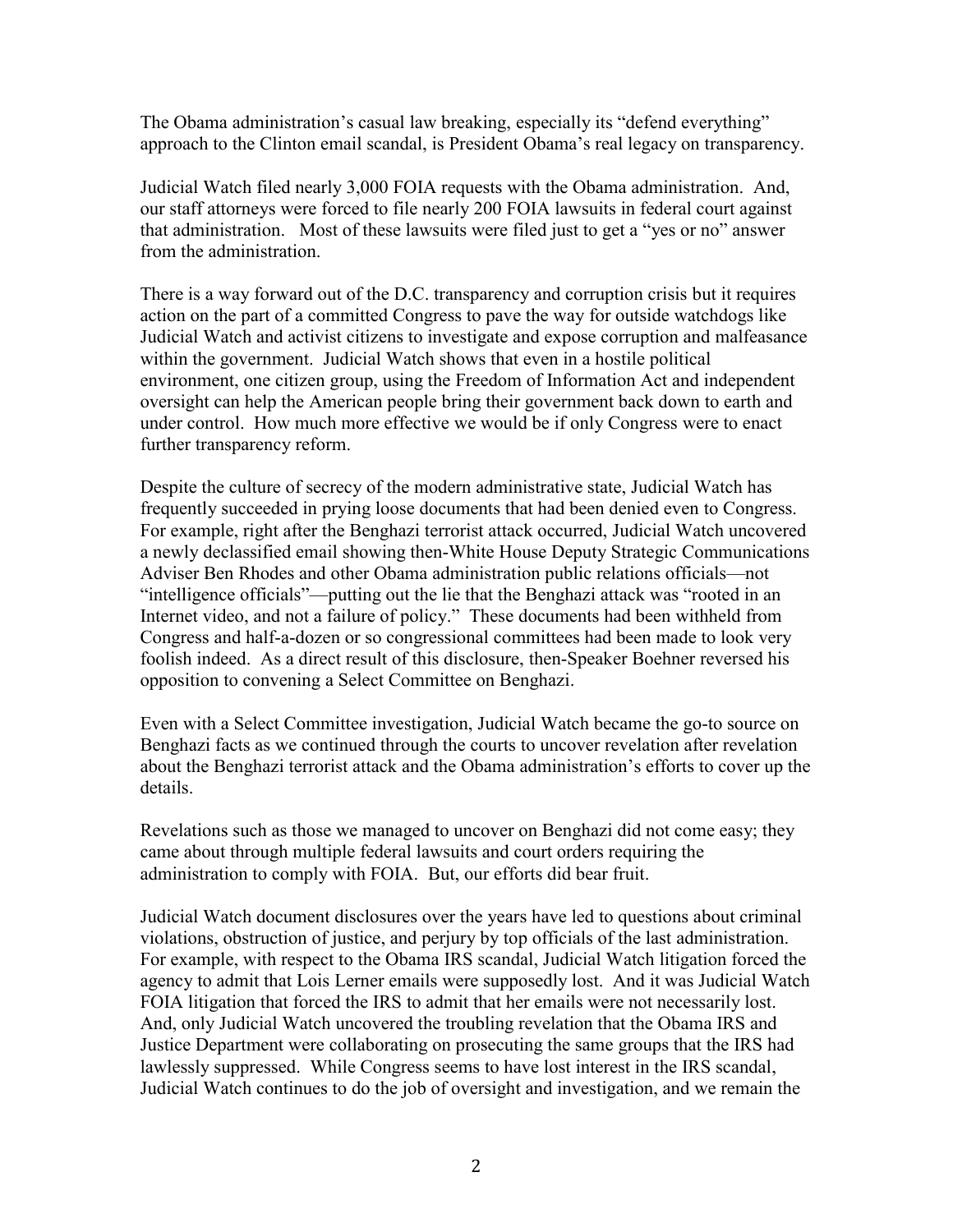key vehicle for revelations about the continuing law breaking and abuse of power by the IRS.

Just two weeks ago, for instance, after stonewalling and slow walking FOIA requests and lawsuits for years, the IRS finally admitted to the court that the tax agency needs to search 6,924 previously unreported documents—documents they sat on for an entire year, an election year, I might add—in response to a 2015 Judicial Watch FOIA lawsuit over IRS targeting of conservative groups. Again, apparently, Judicial Watch has to pry loose documents not provided to Congress—these newly identified records are presumably not records that were contained in the "Congressional Database," which the IRS created in 2013 to house records responsive to congressional inquiries into the IRS scandal. The IRS finally agreed to begin producing documents by March 10 but refused to provide a timetable for completion of the review.

And then we have perhaps one of the most egregious violations of federal transparency law since FOIA was passed nearly 50 years ago: the Hillary Clinton email scandals.

Before the revelation by *The New York Times* on March 2, 2015 that then-Secretary Clinton used at least one non- "state.gov" email account to conduct official government business during her entire tenure as the Secretary of State, Judicial Watch had filed six FOIA lawsuits seeking Clinton's email on ethics matters and the Benghazi terrorist attack. After the revelation, JW filed some 15 lawsuits having to do directly or indirectly with Clinton's emails. Today, there are at least 20 lawsuits, 19 of which are active in federal court, and upwards of 200 Judicial Watch FOIA requests that could be affected by Mrs. Clinton and her staff's use of secret email accounts to conduct official government business. Judicial Watch's litigation against the State Department exposed key documents about both Benghazi and the Clinton pay-to-play cash scandals.

I also must tell you that we dismissed several lawsuits based on lies by the State Department that it had searched all of Hillary Clinton's emails and couldn't find anything. In two cases, federal judges actually reopened closed FOIA lawsuits practically unheard of—after it came to light that information had been unlawfully withheld from Judicial Watch and the court. In two instances, federal judges also granted Judicial Watch discovery in cases concerning Clinton emails because it appeared there had been government misconduct in the handling of the FOIA requests.

Indeed, as with Lois Lerner's emails, our litigation forced the State Department to publicly disclose Hillary Clinton's secret email accounts. The rest is history.

Before suggesting ideas for fostering greater transparency in government, let me reflect for just a couple of minutes about what we know works and doesn't work.

Many people ask, including members of both parties in Congress, how is it Judicial Watch gets documents and forces action that Congress can't get even under subpoena? The easy answer is that FOIA is a straightforward tool, for all its flaws, that quickly gives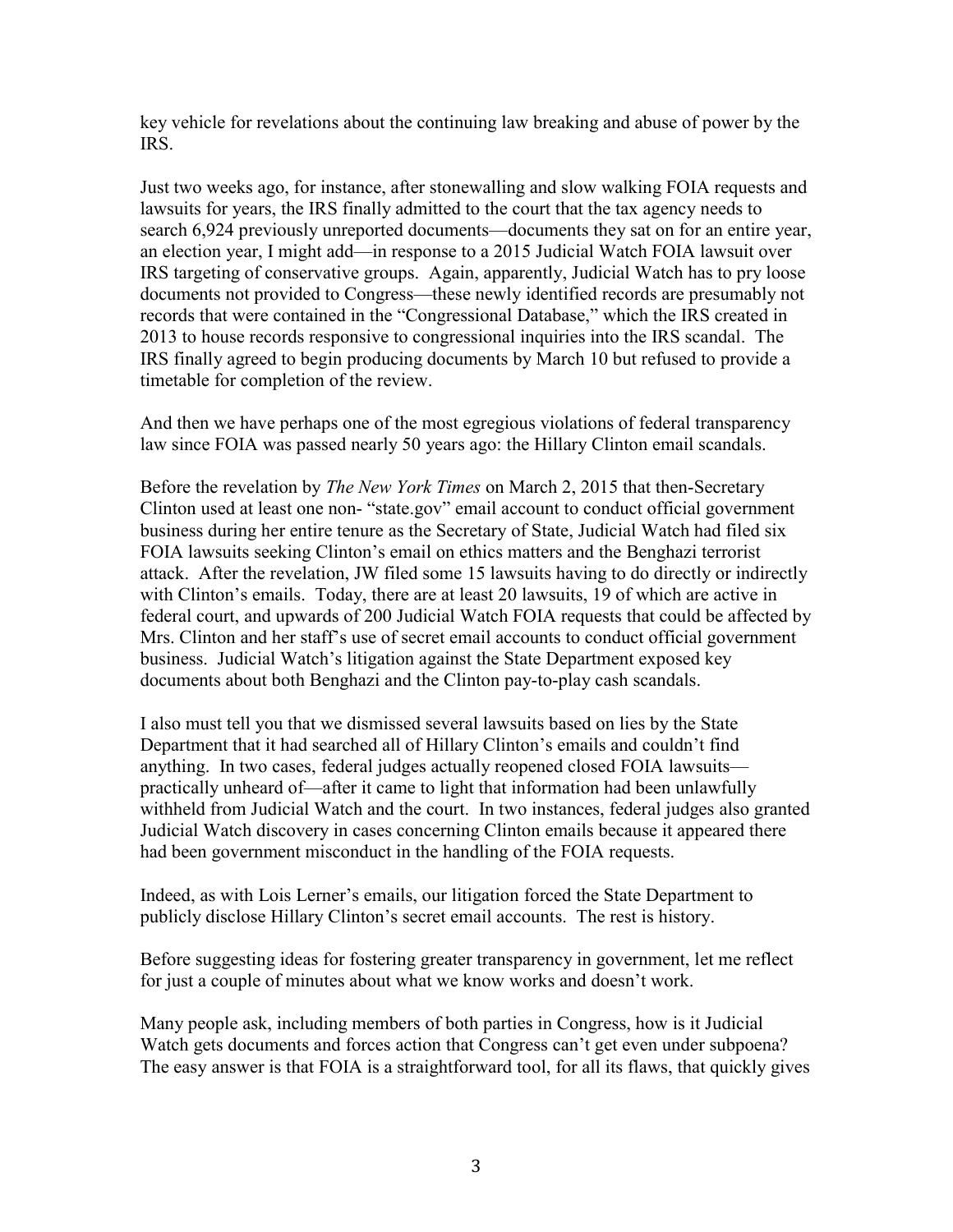Judicial Watch, other media, and citizens access to the federal courts in order to ensure compliance with lawful records requests.

Congressional investigations, even with subpoenas, are political by nature and require, under the current practice, effective enforcement in court with the cooperation of a conflicted Justice Department.

The Fast and Furious scandal is a perfect example of this issue. Obama Attorney General Eric Holder was held in contempt of Congress, and in response, President Obama made a remarkable assertion of executive privilege to protect his attorney general and thwart Congress. Rather than enforcing the contempt citation, the Justice Department ignored it. Only after Judicial Watch secured key court victories separately against the Justice Department did Congress, after two years of getting nowhere, obtain many of the documents it had been seeking.

It is time to put an end to the obsessive and destructive secrecy in government. But, to be successful, a commitment to transparency and openness must cut across partisan lines.

Judicial Watch has urged President Trump to commit to a transparency revolution, and today we ask the Congress to join in that transparency revolution by reforming FOIA and giving private citizens and groups like us stronger and better tools to hold our government to account.

We are pleased to see renewed congressional interest in reforming FOIA. We ask only that such reforms be real, be significant, and provide greater access to information for the American people. And speaking of FOIA reform, Congress should apply the freedom of information concept to itself and the courts, the two branches of the federal government exempt from the transparency laws that presidents and executive agencies must follow. Certainly, in the least, the administrative activities of Congress and the federal courts should be subject to the same transparency rules as the Executive Branch.

In the meantime, Judicial Watch is interested in two proposals for increased transparency with respect to Fannie Mae/Freddie Mac and the Smithsonian institution.

Judicial Watch has tried to investigate scandals behind the collapse of Fannie Mae and Freddie Mac and their role in helping trigger the global financial and related housing crises. A key component of this investigation involved the role political corruption played in the failure of adequate congressional oversight and the catastrophic collapse of these "government-sponsored enterprises" in 2008.

That is why we filed a Freedom of [Information](http://www.judicialwatch.org/judicial-watch-v-u-s-federal-housing-finance-agency) Act (FOIA) lawsuit (*Judicial Watch, Inc. v. U.S. Federal Housing Finance Agency*, USDC Case No. 9-1537; <http://www.judicialwatch.org/>judicial-watch-v-u-s-federal-housing-finance-agency) against the Obama administration to get a hold of documents related to Fannie's and Freddie's campaign contributions.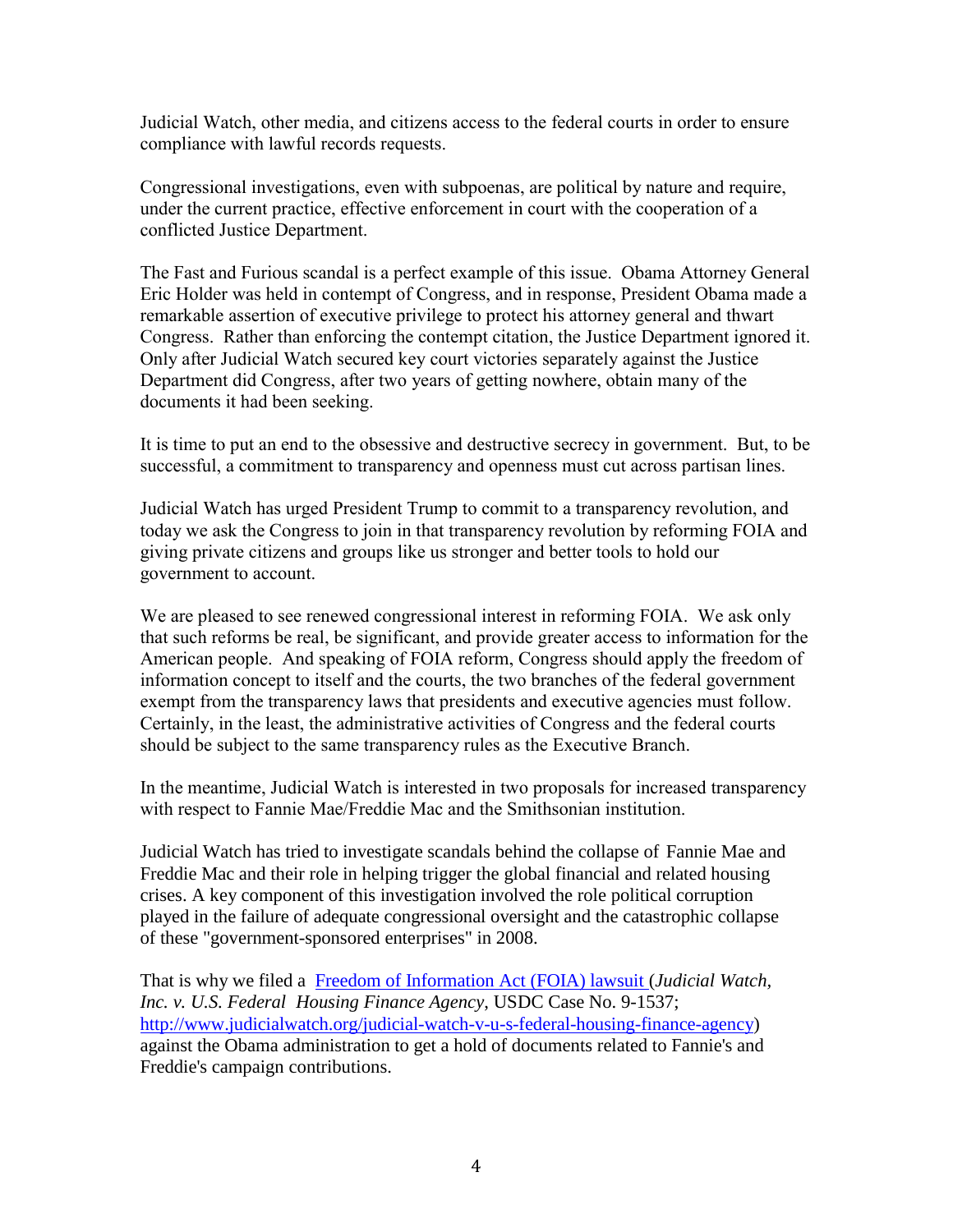Since American taxpayers are on the hook for trillions of dollars, potentially including already \$187 billion alone for Fannie and Freddie, we deserve to know how and why this financial collapse occurred and who in Washington, D.C., is responsible.

Unfortunately, the Obama administration disagreed.

The Federal Housing Finance Agency (FHFA), the agency responsible for Fannie Mae and Freddie Mac, responded to our FOIA lawsuit by telling us that all of the documents we seek are not subject to FOIA.

Here is the exact language the Obama agency used in its court filing [\(http://www.judicialwatch.org/files/documents/2010/jw-v-fhfa](http://www.judicialwatch.org/files/documents/2010/jw-v-fhfa-defmem4sj-)[defmem4sj-](http://www.judicialwatch.org/files/documents/2010/jw-v-fhfa-defmem4sj-) [01292010.pdf\)](http://www.judicialwatch.org/files/documents/2010/jw-v-fhfa-defmem4sj-01292010.pdf):

> ...Any records created by or held in the custody of the Enterprises (Fannie Mae and Freddie Mac) reflecting their political campaign contributions or policies, stipulations and requirements concerning campaign contributions necessarily are private corporate documents. They are not "agency records" subject to disclosure under FOIA.

And here is why the Obama administration's reasoning is flat-out wrong, as detailed in a court [motion](http://www.judicialwatch.org/files/documents/2010/jw-fhfa-opp2sj-cm4sj-03052010.pdf) [\(http://www.judicialwatch.org/files/documents/2010/jw-fhfa](http://www.judicialwatch.org/files/documents/2010/jw-fhfa-opp2sj-cm4sj-03052010.pdf)[opp2sj-cm4sj-03052010.pdf\)](http://www.judicialwatch.org/files/documents/2010/jw-fhfa-opp2sj-cm4sj-03052010.pdf) our lawyers filed in response (on March 5, 2010):

At issue in this Freedom of Information Act ("FOIA") lawsuit is whether FHFA, the federal agency that has custody and control of the records of Federal National Mortgage Association ("Fannie Mae") and Federal Home Loan Mortgage Company ("Freddie Mac"), must comply with a FOIA request for records relating to those previously independent entities. Until they were seized by FHFA in September 2008, Fannie Mae and Freddie Mac were private corporations with independent directors, officers, and shareholders. Since that time, FHFA, a federal agency subject to FOIA, has assumed full legal custody and control of the records of these previously independent entities. Hence, these records are subject to FOIA like any other agency records.

Unfortunately, the courts have ruled (*[Judicial Watch, Inc. v. FHFA](https://scholar.google.com/scholar_case?case=13864300569461298545&q=fannie+mae+foia&hl=en&as_sdt=20003)*, 646 F.3d 924 (D.C. [Cir. 2011\)](https://scholar.google.com/scholar_case?case=13864300569461298545&q=fannie+mae+foia&hl=en&as_sdt=20003)) that as long as these records are not "used," the records are not subject to FOIA.

The decision to keep these Fannie/Freddie records secret is the most significant antitransparency decision of the Obama administration. You can obtain documents from the Central Intelligence Agency, the National Security Agency, and other "secretive" government agencies that deal with life-and-death matters. But not one document from the government Fannie and Freddie mortgage monsters would *ever* be disclosed under the freedom of information law that governs most every other executive branch agency.